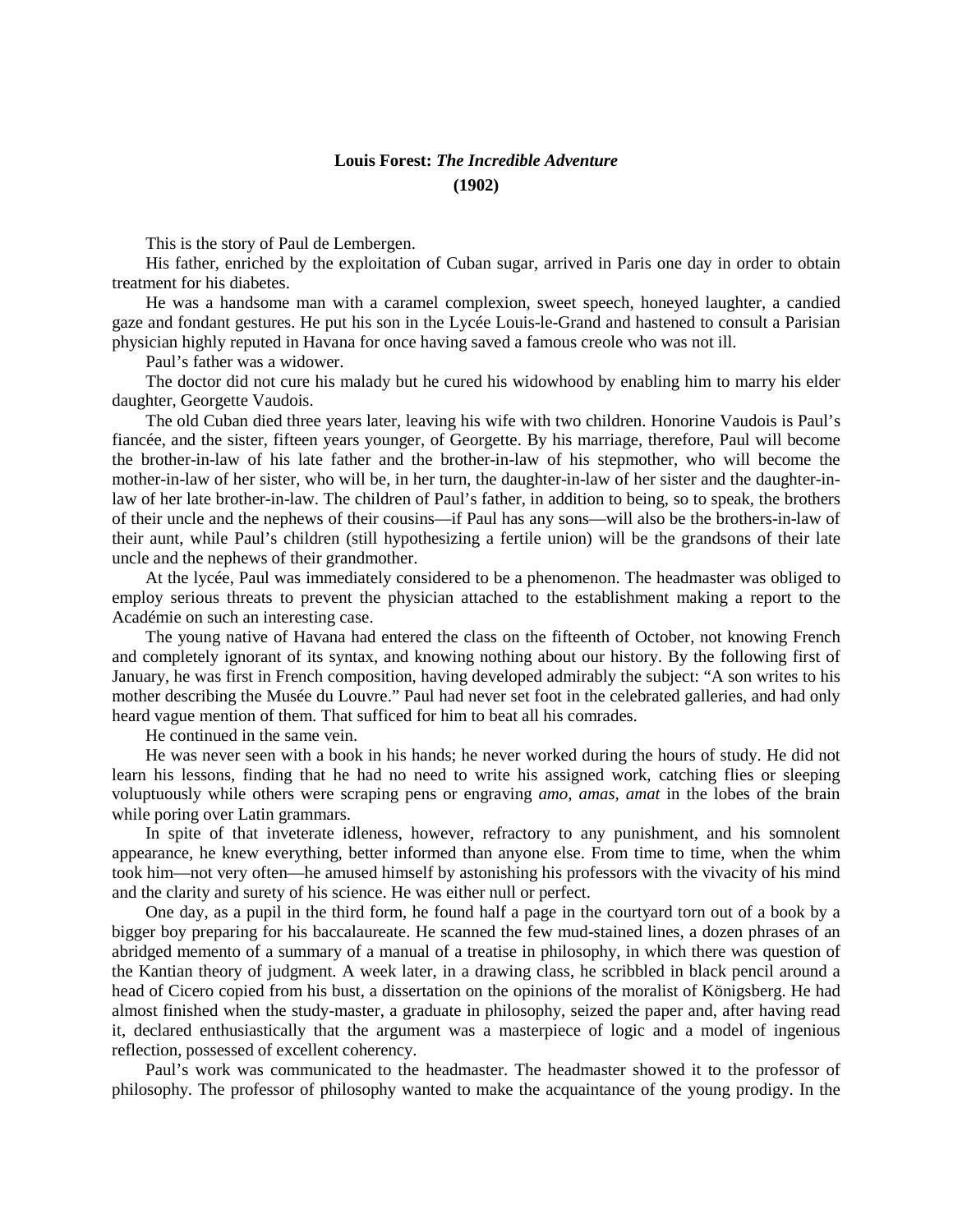conversation, young Lembergen corrected an error on the part of the old scholar on the subject of Herbert Spencer.

"You've read Herbert Spencer, then?" asked the professor.

"No."

"But where the devil do you get everything you know?"

"I don't know anything," Paul de Lemebrgen replied, phlegmatically.

After having failed the baccalaureate once and received it, at the second attempt, with the unanimous congratulations of the professors, Paul de Lembergen hesitated at first between several careers.

Being rich, he would have been able to follow any dream, as a rentier.

He did not want to do that, and bought, successively, a factory making strong-boxes and an establishment of horticulture. Then, one morning, he sold both businesses and went to enroll in the history course in the Faculty of Letters. As a student, he lived extravagantly, sometimes associating with cutthroats, burglars and hooligans, dirty clients of the Parisian dens of vice to which the police take foreign princes, and sometimes frequenting the most refined, elegant and aristocratic milieux. He was only seen at the Sorbonne very rarely, which did not prevent him finishing first in the final examinations.

After a year in the provinces he was appointed as a professor of history at the Lycée Condorcet in Paris. All of that exceptional intelligence and all of that abnormal instinctive knowledge of everything concluded, therefore, in a banal career in education.

For three years, Paul de Lembergen was a model professor, a symbol of universitarian conscience, regularity itself. A few months ago, he fell madly in love with his sister-in-law, to whom he had not previously paid any attention.

Almost all his leisure time was occupied with absorbing labor of which no one had any knowledge except for his fiancée. Although temperamentally over-excited, Honorine was not talkative, especially when it was a matter of Paul. A large shed, constructed in the courtyard of the house in Neuilly in which Lembergen lived, served him as a mysterious laboratory.

No one knew anything more about his studies. If anyone asked: "How do you spend your time between those diabolical planks?" he replied: "Bah! Everything and nothing," or: "Patience! Perhaps one day I'll tell you things that aren't banal."

We didn't insist, in spite of our curiosity, for it would be easier to extract milk from a locomotive than to make such an obstinate man talk.

We met up almost every evening in his drawing room, Guy de Rommelle a former cavalry lieutenant who had handed in his resignation in order to trade in postage stamps, Siegmund Bergmann of the *Berliner Lokalanzeiger* and I, whom my parents had destined for the notariat and who had fallen into literature. When midnight chimed we left, and on the way, we took Honorine home to the Boulevard Péreire.

The day before yesterday, as we were going home in that fashion and a frightful nocturnal squall was curbing our heads and searching our cloaks, Honorine seemed to me to be very nervous. Among remarks, half of which the wind carried away, she said to me:

"Oh…Paul…the brain of a god!"

Here begins an extraordinary story.

Paul de Lembergen, after having arranged the chess-pieces, sat down on a sofa, stuffed his pipe, lit it, and became meditative.

Paul de Lembergen's pipe resembles its owner. He has the custom of saying: "I wouldn't sell it for a hundred thousand francs, and it cost me two sous." No one has ever offered the hundred thousand francs, so that declaration never engages its author; it only signifies that he loves his pipe.

It is a simple clay pipe. The bowl is fitted to the slender stem at an obtuse angle. When Paul de Lembergen reflects he does not lower his head like everyone else; in the contrary, he raises it, and it makes an angle with his thin, long body equal to that of the bowl with the stem of his puffer. We have measured it. Furthermore, the heel of the pipe, bisected, appears to be the little brother of Paul de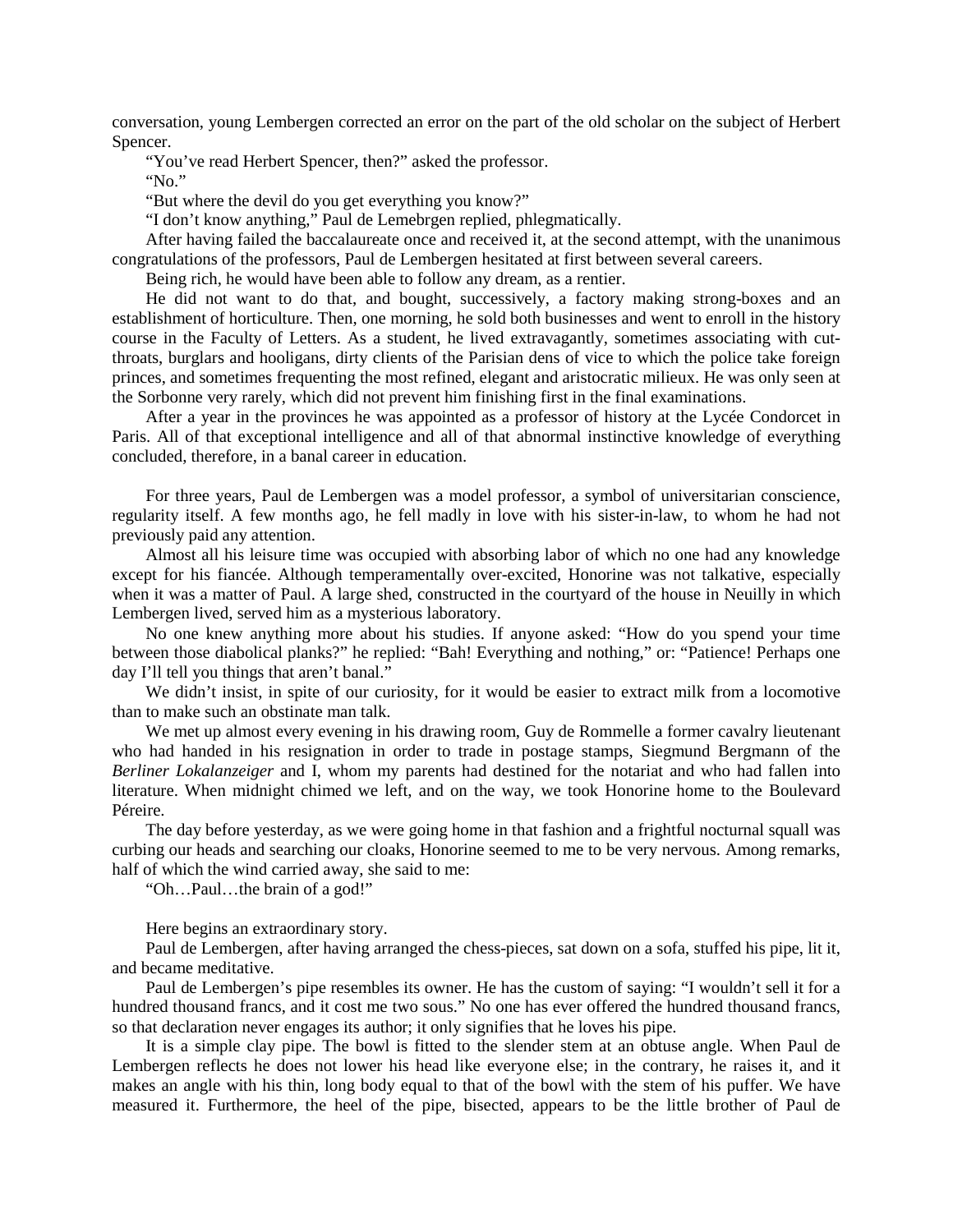Lembergen's nose. Around the mouthpiece, where his teeth rest, our friend has personally wrapped a precious thread that winds tightly in artistically-knotted spirals. Since he once broke both wrists while trying to stop an enraged donkey, he wears bracelets from the origin of his hands to the mid-point of his forearm, woven with the same thread as that of his pipe.

That is not all.

The name Paul de Lembergen sounds Germanic. His ancestors were, in fact, Swabian. In 1430, one Hugo von Lembergen acquired a certain reputation when it was discovered that he had successively murdered his eight wives, in the fashion of Bluebeard. The Lembergens are otherwise undistinguished by history. In 1698, Ulrich von Lembergen, condemned to be hanged for I know not what crime, escaped and ran away to Havana, where he married a creole. Gradually, as a consequence of several marriages made locally, the German blood was greatly diluted in the family. It is only enounced any longer by the eyes, which are obstinate in remaining blue. Thus, Lembergen has a mat complexion, brown and warm, comparable to that of his pipe where it is not wrapped up.

Those physical resemblances between Paul de Lembergen and his pipe are trivial compared with the psychological resemblances.

Psychological! Do pipes have a soul, then?

I do not know whether all pipes are thus endowed, but one could swear on one's honor that Paul de Lembergen's has one. Sometimes it has a placid character, of slow, measured, even painstaking reflection, sometimes it gets hot and bothered to the extent of becoming scary. Sometimes its smoke rises sagely and calmly; sometimes it emerges volcanically in acrid and precipitate swirls.

Like his pipe, Paul is ordinarily dull, his imagination tranquil, to say no more. He is not talkative, absorbed in his dreams without sudden starts, and his speech does not shine, But when he gets excited, when he is pushed, he is transformed. Then his forehead lights up, his eyes shine, and he become eloquent. He stupefies his audience with the strangeness and the violence of his speech.

Just like his pipe.

His pipe seems frail. One would think that one could break it by blowing on it. But steel is no more resistant. Several times, it has fallen on the floor; one thought it would be smashed but on examination, one could not see a scratch. Paul de Lembergen, apparently paltry, almost ill and feverish, is solid and hard, as strong as Hercules.

Just like his pipe.

Is there any need now to explain at greater length why our friend values his pipe so much? We know that he has two amours: Honorine Vaudois, the strange girl with the yellow garnet complexion, and his pipe.

You will, therefore understand our fear when, yesterday evening, *after having put on his red beret*, Paul started to laugh—oh, laughter that made us feel ill, nasty and savage laughter—and declared to us: "Messieurs it's eight thirty-five. At eleven forty, I shall break my pipe."

In popular parlance "to break one's pipe" means to decamp, to bid the company farewell, to pack one's bags, to swallow one's tongue, to kick the bucket, to turn up one's toes, to pop one's clogs, to pass over, or to unscrew one's light-bulb—in a word, to die.

Did Paul intend to commit suicide?

He surprised that question in our eyes, and hastened to explain: "Don't worry, I'm not speaking metaphorically or figuratively. I really will break my pipe—the pipe I hold between my teeth, which is smoking its last smoke at present, at eleven forty."

Guy de Rommelle, Siegmund Bergmann and I looked at one another. I also tried to read some sentiment in the face of Honorine Vaudois. The young woman was smiling, and did not appear to be afraid.

Siegmund Bergmann leaned toward me and murmured in my ear, so close that he tickled me with his breath: "Note that he has his red beret on."

For some time, our friend had abandoned himself to violent crises of excitement every time he camped on his head a sort of crimson wool beret that his fiancée knitted for him. He had complained one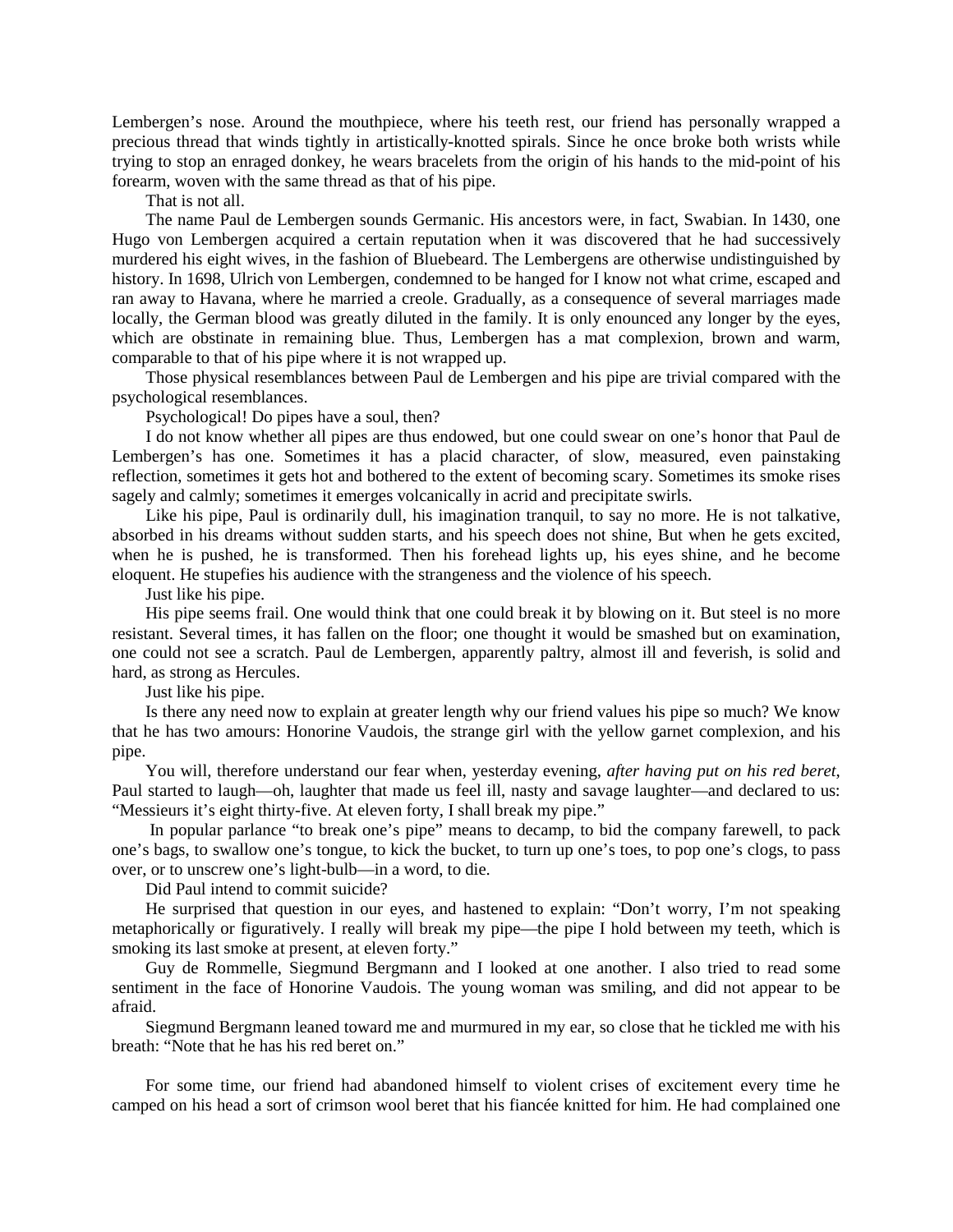day of neuralgia, and Honorine Vaudois had claimed that she could cure him by means of warm headgear. Paul did not lend credence to that vulgar remedy for long, but as the hat came from the woman he loved, he had hung it on the wall, on the nail supporting a trophy of Cuban weapons. The sofa on which he habitually reposed during our evening meetings was placed directly beneath that bellicose ornament. Paul only had to reach out his hand to seize the cap. It happened quite often, therefore, that without any precise intention, he stretched out his arm, initially to tap with his index-finger a few times on the butt of a rifle, and then to take the red cap mechanically in order to amuse himself by slipping his little finger through the mesh of the knitting, while one of us read aloud harmonious and incomprehensible verses or exposed lengthy theories of social regeneration.

Frissons of anxiety vibrated in the nape of our neck when Paul de Lembergen toyed with the red beret. That headgear produced such extravagant effects on him!

When he was coiffed with it, he became extraordinarily animated, and said crazy things. Was it not insensate to want to break his pipe, such a dear pipe, so well cared for? He could have announced his intention to murder Honorine Vaudois and we would not have been more anguished.

The mysterious influence of the red beret made me tremble.

"You're going to break your pipe, then?"

"At eleven forty."

"You no longer love it, then?"

He threw his arms toward the heavens to attest his amour. "I still love it. The sacrifice will cost me."

"It doesn't draw any more, then?"

"As well as in its finest epoch."

"Then why?"

"Ask Honorine."

The young woman smiled: a unique, exquisite smile, silky and pale...

People who lack imagination might claim that, since there is no silk in the eyes, and no color in a gaze or in an expression of sentiment, a smile can nether be silky nor pale. So much the worse for them. I'm not telling this story for them. I don't care about them.

Words with a golden sound glided through the pale and silky smile.

"It's a vow," Honorine Vaudois explained.

"A vow? What is this enigma?"

Paul de Lembergen stood up and went to stand in front of the fireplace, like a young man about to deliver a monologue. With an abrupt gesture, he covered his left ear with the red cap.

"My friends, my friends," he said, staring at the circles of moving light that the lamp designed there, "I'm little known to the public; I've never attempted to attract the world's attention to me. I am informing you that I've had enough of that obscurity, enough of repeating the same course every year to different cretins, enough of being only a tranquil universitarian, while I sense a fulminating genius palpitating within me, thoughts seething within my skull, a single one of which might turn the globe upside-down. I shall tell you, since you're my friends, that in a week, the name of Paul de Lembergen will be famous throughout the entire world, and curious women will be striving to discover the secret of my gaze in my photograph, displayed in showcases.

Siegmund Bergmann whispered to me: "Delusions of grandeur."

"I fear so."

After a time of repose, Paul de Lembergen continued, increasingly animated: "I have, in fact, conceived a theory of the world that..."

"That's it," Guy de Rommelle interrupted. "He's mad. You're mad, my poor Paul. Tomorrow, I'll take it upon myself to send you to Doctor Calamardini. A few cold showers will be salutary for you. A new theory of the world! That's a well-characterized madness. It's thus that a large number of mental illnesses permit the first diagnosis of derangement. Aren't you Jesus Christ as well? It only lacks you presenting yourself as the savior of your contemporaries and the awaited messiah! Or, what might perhaps be even better, jump on the first train departing for a mountainous country, and go to repose in the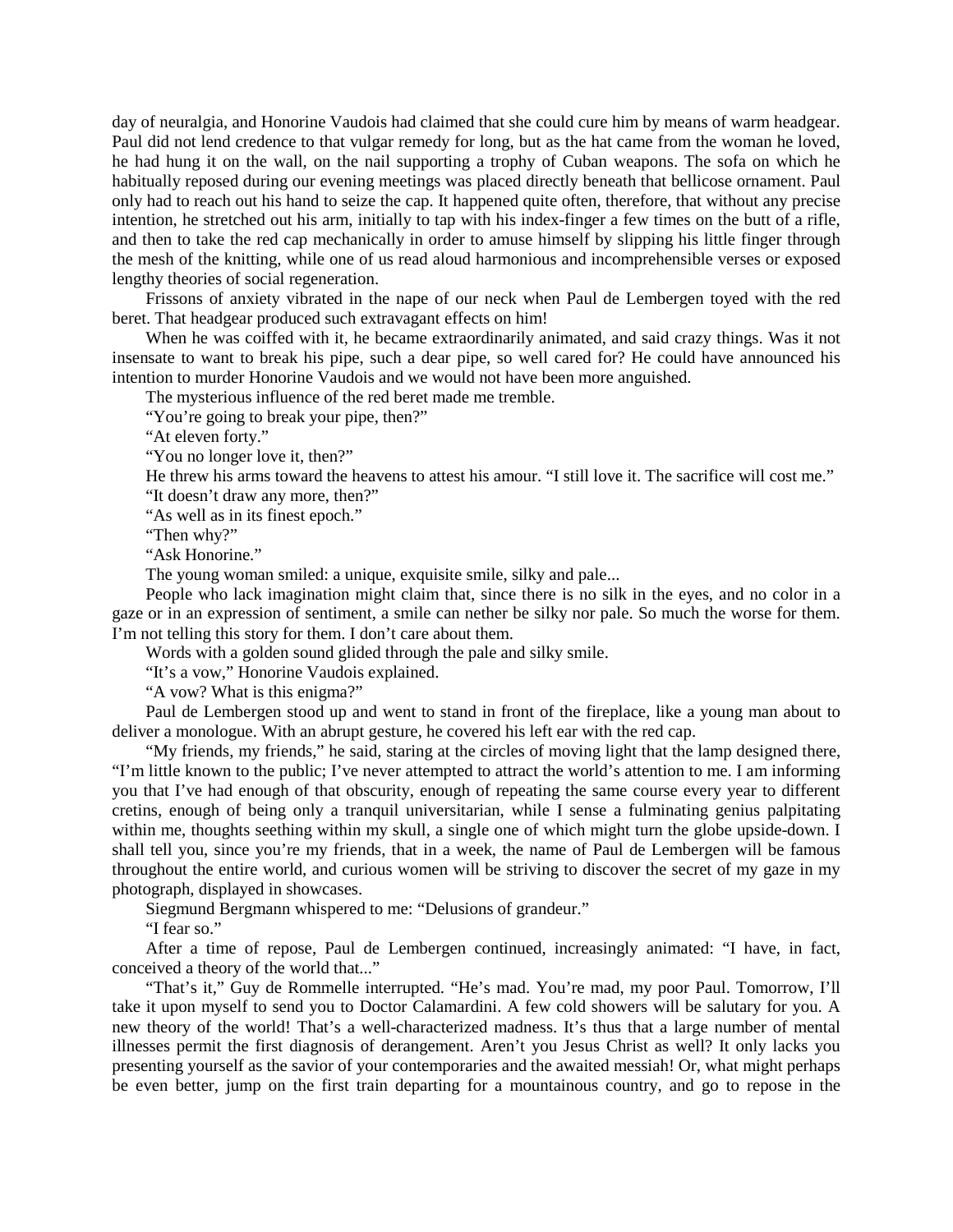isolation of a serious altitude. My word, I'm not joking. You're worrying me with your theory of the world..."

"Perfect, perfect!" replied Paul de Lembergen. "Among the ineluctable laws that support my theories, I've listed the following: every person to whom I explain my discoveries will begin by thinking me unhinged. If my other predictions are verified with the same exactitude, I shall have nothing more to do than rub my hands. That's all right, that's all right… but grant me two minutes before cutting off my speech.

"I have, I tell you, conceived a theory of the world that no other philosopher has ever imagined. My doctrine is a universal key, which will transform the sciences—or, rather, the science, for there is only one science, divided arbitrarily into independent parcels by human weakness. I'll spare you all the ideas that have preceded mine on the subject, those of Democritus, Epicurus, Lucretius, Gassendi, Descartes, Leibniz, Kant, Copernicus, Kepler, Newton, Laplace and a hundred other metaphysicians or physicists who have, more or less, by different routes, sought to explain a part of the mystery, or the entire mystery, of the universe. Nor will I recount to you the incredible chain of reasoning that I've forged. I've been working for more than ten years, and I certainly couldn't expose that long labor to you even if I talked for a week without stopping. Let it suffice for you to know that, departing from the essential quality of the molecules of matter, which is to attract one another in direct proportion to their masses and in inverse proportion to the square of their distance apart, and also departing from an original theory of the ether, which has furnished me with the laws of elasticity and capillarity, and departing, finally, from the theory of waves of light and that of the identity of electromagnetic waves and light waves, after Maxwell, I've obtained results so new and so compelling that you'll soon bow down almost to the ground, calling me 'dear master.' My friends, I'm not content with theoretical estimations or calculations on paper, even though they can fulfill the glory of a man. I've constructed apparatus with my hands that will crush you with astonishment, veritable machines to render the impossible possible..."

Siegmund Bergmann has a methodical mind, which never runs two ideas at once. He attempted to canalize, so to speak, Lembergen's divagations.

"What relationship is there between these famous machines and the execution of your pipe at eleven forty?"

"This: my work was already complete five years ago. It has already been five years since all my calculations were finished, all my theories fully demonstrated, five years since my apparatus as almost ready. I say 'almost' because, by virtue of a veritable satanic persecution, one single difficulty among the ten thousand that I've overcome, resisted my efforts. The obstacle appeared to me to be insurmountable. I've stayed awake all night searching for the solution to the last problem that stopped me. Discouraged, I was about to send everything to the devil when I got engaged. You know that, in order to relieve the migraines caused by the continual tension in my brain, Honorine made me a present of the red beret. Bless the day when I received that gift! The red beret, by the warmth it maintained in the forebrain, by the more ardent blood that it caused to rise to my head, multiplied my intellectual strength tenfold, and one evening, at eleven forty...

"You'll remember that Sunday evening. I sent you telegrams telling you not to come to the usual meeting. Well, that evening, drunk on genius, thanks to the red beret, I discovered the means of breaking the infernal obstacle by which my life was poisoned..."

"But what about the pipe! The pipe!"

"I'm getting to that. To whom did I owe the definitive success? To Honorine. Without her, would I have thought of covering my head, in the house, with a woolen hat? I wanted, therefore, to prove my gratitude to her. 'Beloved fiancée,' I said to her, 'for the victory that I owe to you, tell me the secret wish of your soul, the wish whose realization would give you the most pleasure, the wish that you haven't yet dared to reveal to me, which you're keeping for the supreme moments of intimacy; later. I swear to satisfy it.'

"Honorine replied to me immediately: 'Don't smoke anymore; the smoke upsets me, and I only tolerate it here for love of you.'"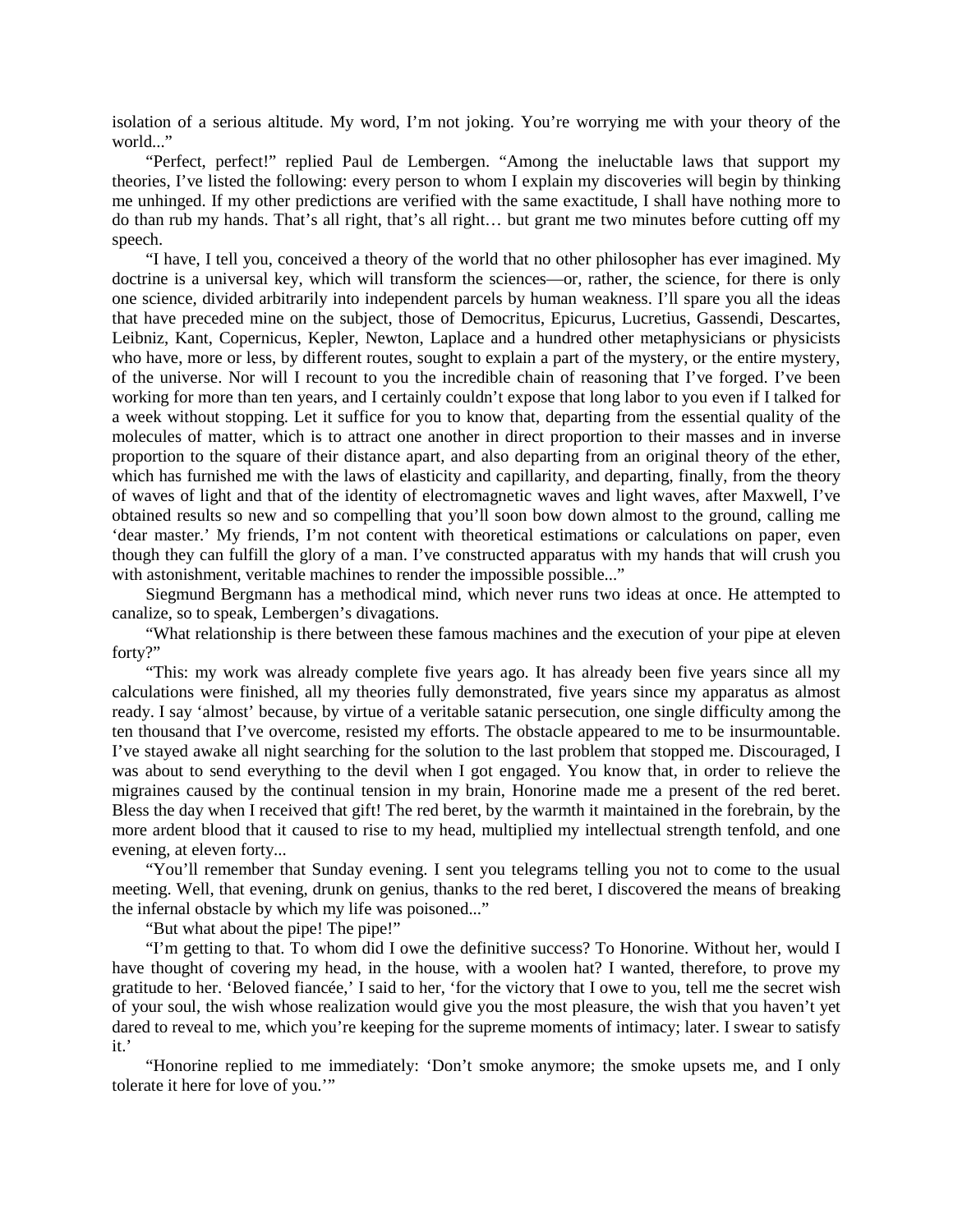Lembergen's words had immediate effects. Siegmund Bergmann snatched from his mouth the cigar that was embalming the whole room, and crushed the lighted end under his heel. Guy de Rommelle spat on his cigarette to put it out. For myself, I put on a pretence of not having understood and hypnotized myself to model round eyes while drawing on my superior caporal. In truth, women can't imagine how indebted to me they are!

"Now, my friends," said Paul de Lembergen, "no longer smoking is the equivalent for me of having a leg amputated, if not two...but after all, I had promised, and I had to keep the promise. However, as the sacrifice seemed painful, I asked for a few days' grace in order to get used to the idea of renouncing the dearest of my habits. As a deadline, I fixed for myself the fifteenth of September at eleven forty in the evening. At that moment it will be exactly a month, to the minute, since, poring over my retort, emotional and anguished, I saw the birth of the miraculous material that will open the world to me…

"Oh, my friends, those thirty days have passed, for me, like those of a condemned man for whom the scaffold is waiting. Nevertheless, the last week has been lighter, and has gradually suggested to me a new principle, which is giving me today one of the greatest joys of my existence. I have reflected on the notion of 'sacrifice.' I have ground it down, alloyed it with all known philosophies, and I have finally found that the highest human sentiment is that of sacrifice. A sacrifice for another, in full consciousness, coldly, with a full awareness of the harm one is doing to oneself, is a nobility of divine essence. No other quality of the soul can claim more beauty. The man who sacrifices himself thus finds the highest place above animality in the pure realm of intelligence...

"I love Honorine. 'Love!' The word has been galvanized. I only employ it for want of a better and superior term, impregnated with a thousand nuances with which I would like to dress the vocable. I love Honorine. Now, veritable love, not the vulgar passion that we are accustomed to admire, cannot be understood without the spirit of sacrifice. Sacrificial love surpasses banal love as a mathematical verity surpasses a political verity. It is transcendent in essence, while the other is only material or human in essence. I wanted to raise myself up to sacrificial love. And that's why, after having considered that settlement as a misfortune, I shall soon break my pipe...gladly!"

When Guy de Rommelle emerges from his calmness, he extends the arch of his eyebrow and his monocle falls out. The stamp merchant coughed in an artificial fashion to attract our attention. "Ahem! Ahem!"

One can attribute to "Ahem! Ahem" an *ad libitum* meaning. I divined that the noise signified: "He's definitely out of his mind."

Undoubtedly Paul de Lembergen understood it thus, for he shrugged his shoulders impolitely.

"Your theory," commenced Siegmund Bergmann, "has the fault that..."

He did not get any further.

Honorine had risen to her feet and traversed the room.

She placed her little finger on the dial of an Empire clock and remarked, while looking at her fiancé: "Paul, it's eleven thirty-nine and twenty seconds."

"Ah!"

Our friend drew another five or six rapid puffs from his pipe; then he emptied out the ash and contemplated, tenderly, the little instrument that had so often kept him company like a living being.

"My poor, poor pipe!" he said.

"It's eleven forty," replied the implacable young woman.

"Let's go!"

Paul de Lembergen approached the fireplace, and with a dry click he rapped the head of the pipe against the marble. We heard a *tock*, but he pipe did not break.

Paul recommenced the experiment. The pipe remained entire.

Our friend examined it carefully, and murmured: "That's extraordinary! I took so many precautions not to break it! It's made of stone!"

A third, more violent attempt had no more result. Not only did the pipe not suffer from it, but no splinter was detached from it. It remained entire, integral, in Paul's quivering hands.

"Bizarre! Bizarre!" said Lembergen, his eyes illuminated by anger.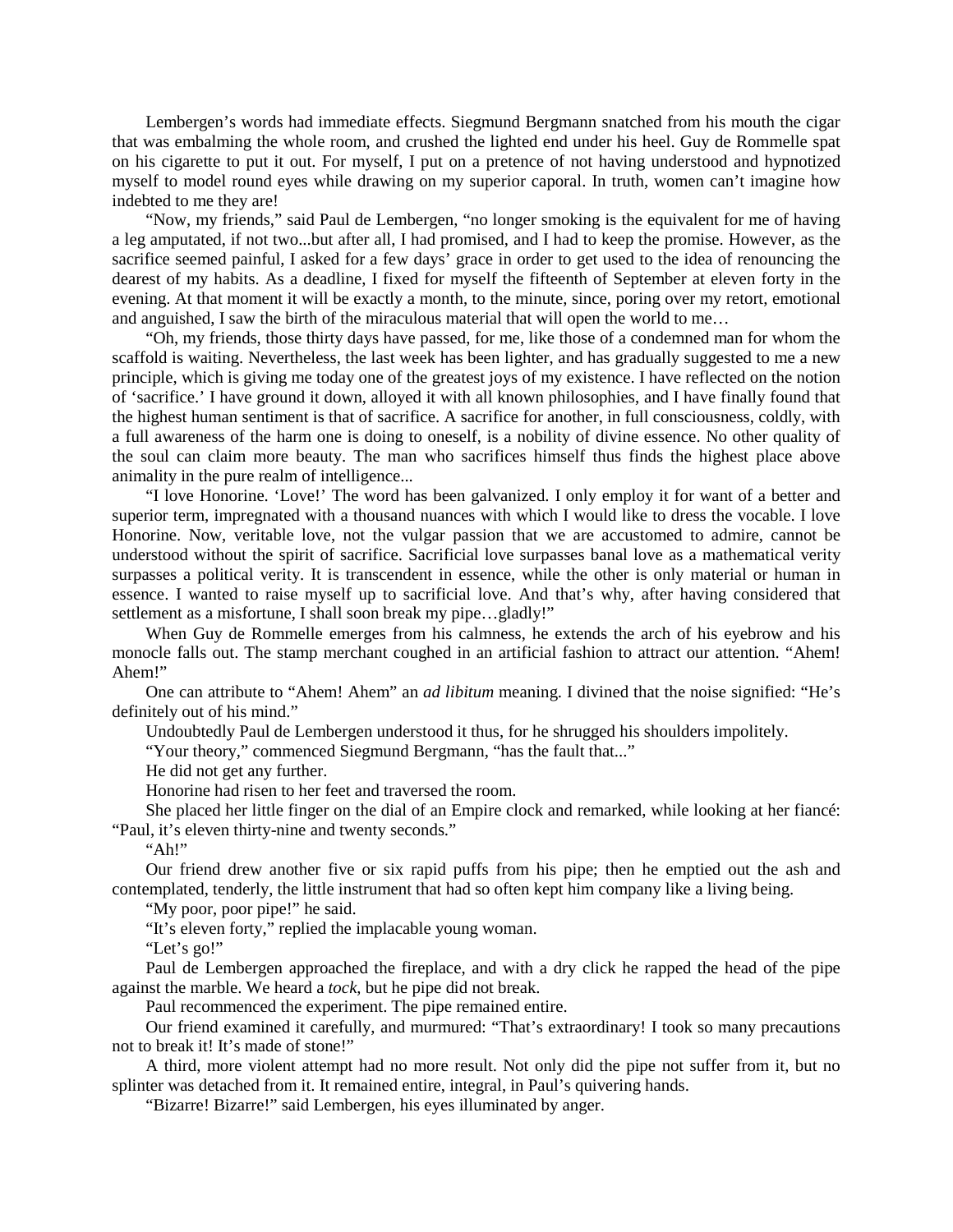For the fourth time he tried to annihilate his pipe; for the fourth time, the impact had no effect, "Damn it! Is it bewitched?"

Then we witnessed a frenetic and ferocious combat. His fingers clenched upon his adversary, the force of whose inertia overexcited him, Paul gave himself entirely to that passionate and novel duel.

The battle was terrible.

The pipe was obstinate in living. Paul threw it against the marble twenty times without breaking it. In order to give himself more energy he accompanied his gestures with frightful oaths. He shouted, exasperated by the resistance, becoming redder than his beret. Long droplets of sweat ran down his cheeks. His cravat was unknotted, his neck flexed like an accordion.

We were oppressed, spectators of a captivating struggle. The pipe moved us to pity. Its stubbornness in not dying inspired admiration and compassion in us.

"Leave it," begged Siegmund Bergmann, who admits murderous wars in his capacity as a politician, but is moved by the death of a fly. "Leave it!"

"No…no…I want to be…I will be…the master," cried our friend, foaming at the mouth, his eyes bulging. "Understand that if I don't succeed in taming it, it's the end of my happiness...of love…oh, bitch of a pipe!"

He tried once again—in vain—to vanquish it.

Breathless, his breast heaving, he paused for breath, and to reflect.

"Do you believe that it's very intelligent to exert yourself like this?" asked Guy de Rommelle. "And for what purpose? For an almost incomprehensible whim. You don't want to smoke any longer? Throw the pipe into the street, or the river. There! What's the point of giving yourself all this trouble, when the solution is so simple?"

"Stamp merchant, your mind is limited," replied Lembergen, in a dull voice. "Do you know what the religion of symbols is? Do you know that…?"

He did not complete his thought. His face was illuminated by an idea. He bent down, put the pipe on the floor, placed himself directly against it so that it was in contact with his shoe, straightened up, as stiff s a Prussian soldier insulted by his corporal, held his breath, raised his right foot and struck down with his heel. A pile-driver is not more precise, nor more forceful.

Immediately, the pipe was smashed. The central part formed a little heap of fine powder. The pipe had ceded once and for all, as if, finally resigned, it had released all its molecules and consented definitively to the dissociation of its being.

Paul de Lembergen took possession of the handkerchief that Honorine was holding in her hand and mopped his brow.

"Finally," he sighed. "Now I can hope for a happy future. I believed, in being unable to break the pipe, that nature was against me, and forbidding me forever the sacred and superhuman domain of sacrifice.

"You have the philosophical tally-ho," muttered Guy de Rommelle.

Paul de Lembergen poured himself three glasses of water, which he drank almost without pausing for breath.

When he was refreshed, Paul de Lembergen turned toward his fiancée.

"Honorine," he said, "since I've been strong enough to vanquish myself without difficulty, why don't I try my machines immediately? I feel marvelously well. I have a clear and logical mind. Do you want to?"

"Of course. What about these messieurs?"

"These messieurs, if they're not damp chickens, will go with us, in order to witness my strange conquest."

Bergmann and Rommelle consulted me with their gazes. I replied, in the same language, that it was necessary to accept Paul's offer, in order to help our friend avoid the dangers to which his mental alienation might expose him.

"Well, are you with us?" demanded the madman.